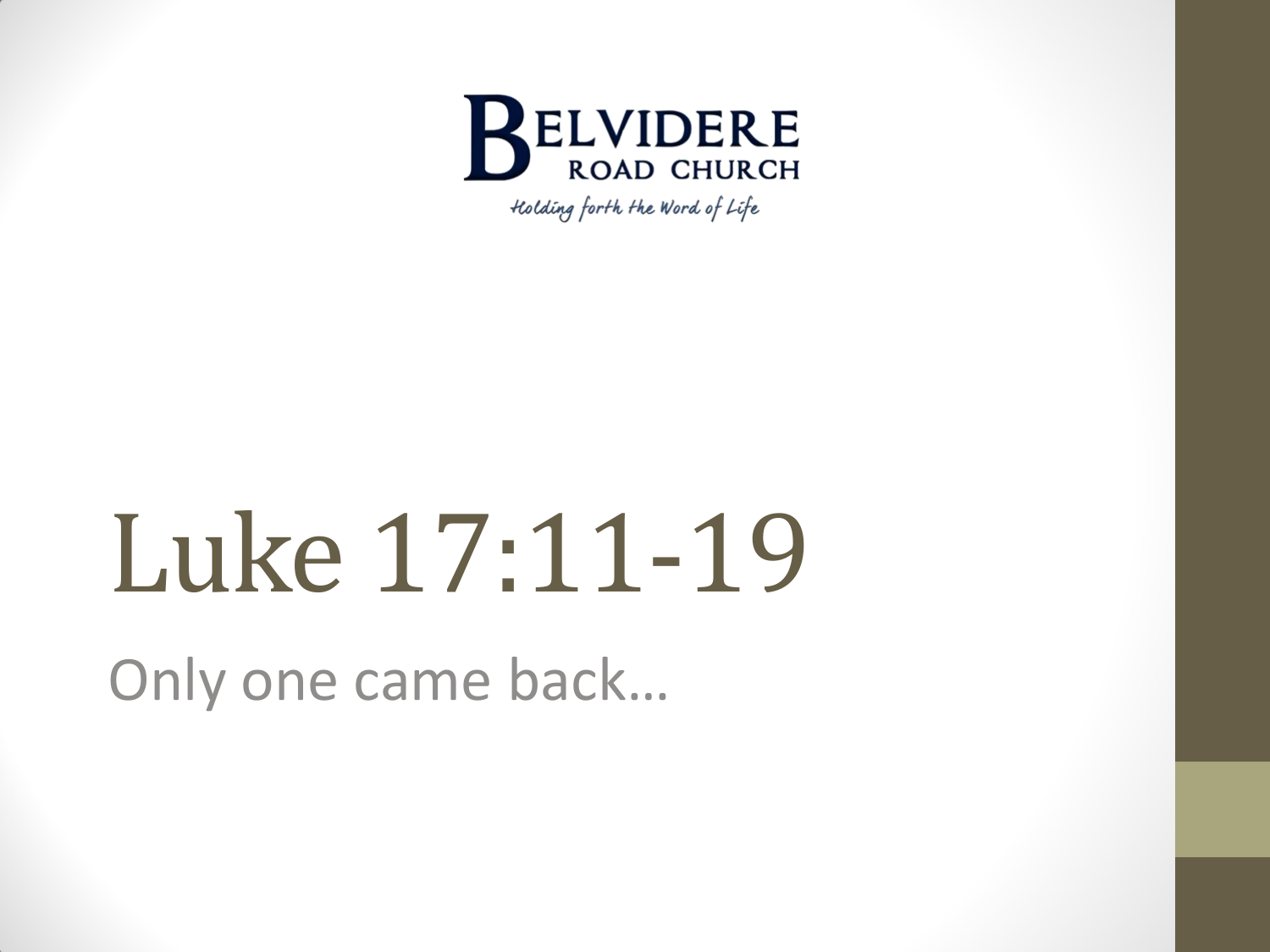# Miracles in Luke where Jesus heals one person

- Luke 5 a man with leprosy
- Luke 5 a paralysed man
- Luke 6 the man with the withered hand
- Luke 7 the centurion's servant
- Luke 7 the widow's son
- Luke 8 the demon possessed man
- Luke 8 the bleeding woman
- Luke 8 Jairus's daughter
- Luke 9 the demon possessed boy;
- Luke 13 the crippled woman;
- Luke 14- a man with dropsy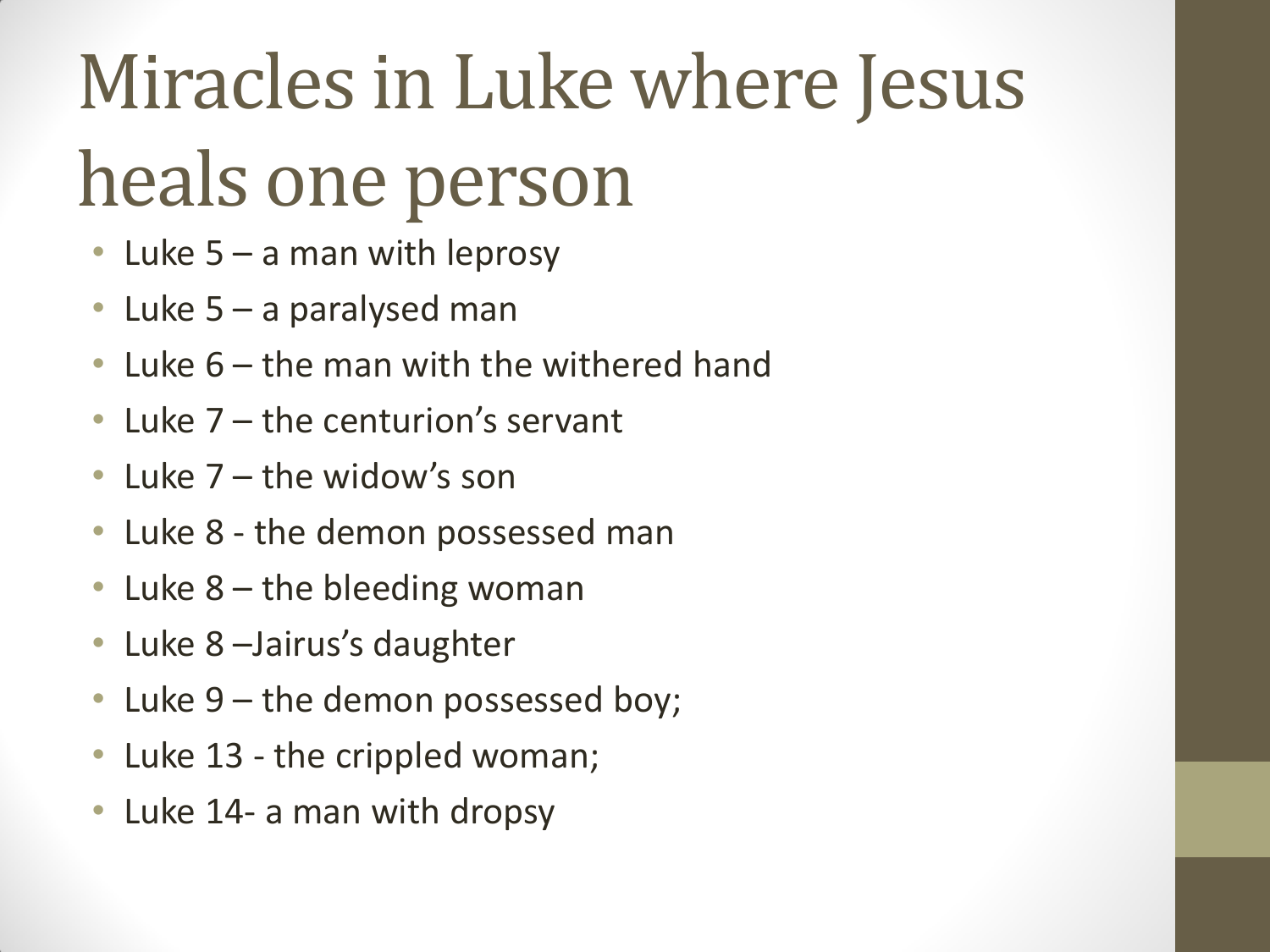#### 1. Where was this? (v11)

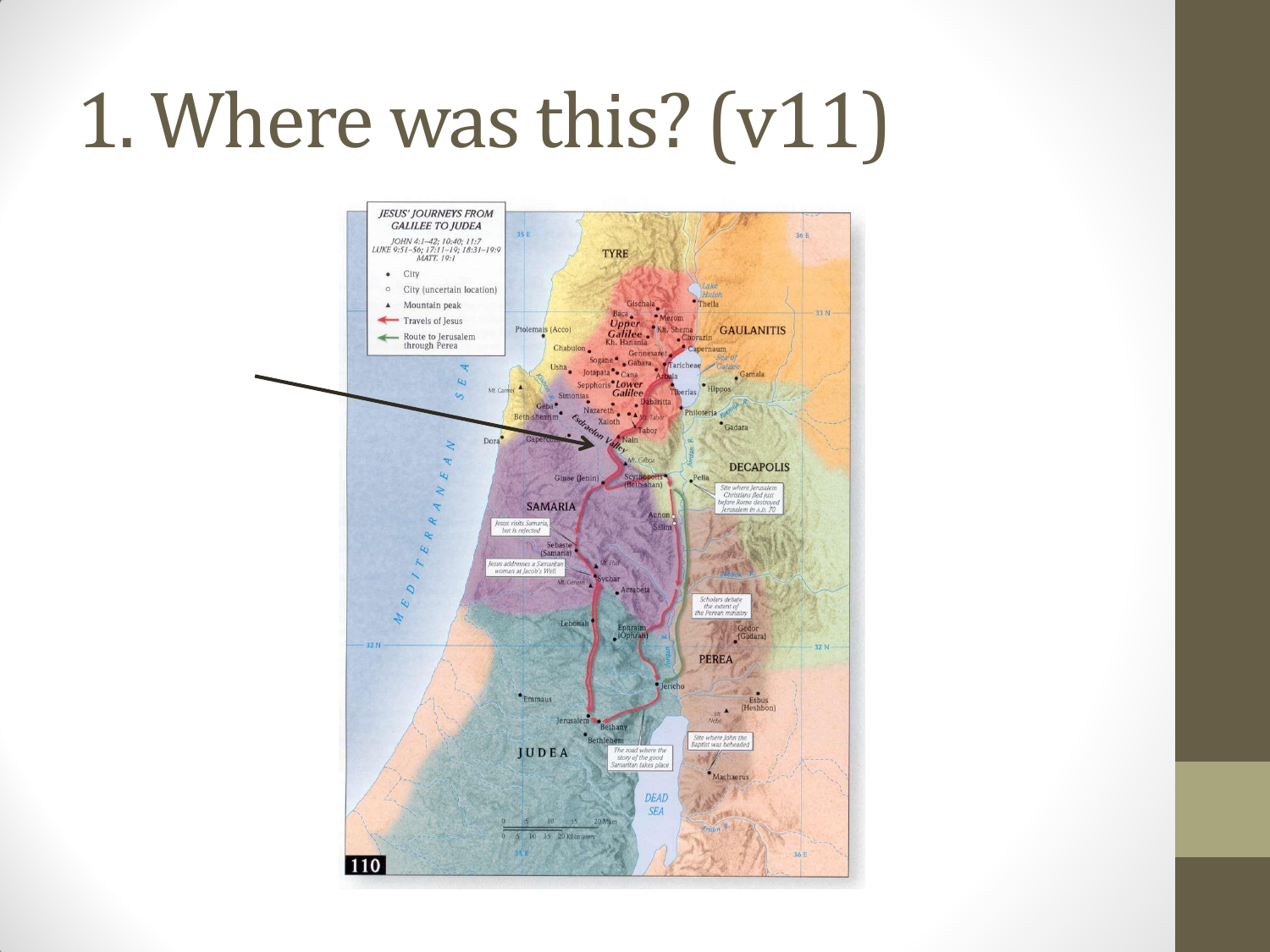## 2. What did Jesus see? v12

- *As he entered a certain village, he met ten lepers.*
- Leprosy was an awful disease.
- You would have no sense of pain and your body would be horribly disfigured
- They were outcasts; the priests would decide their status and future.
- Some would believe they had been "judged" by God
- *Leviticus 13:45,46*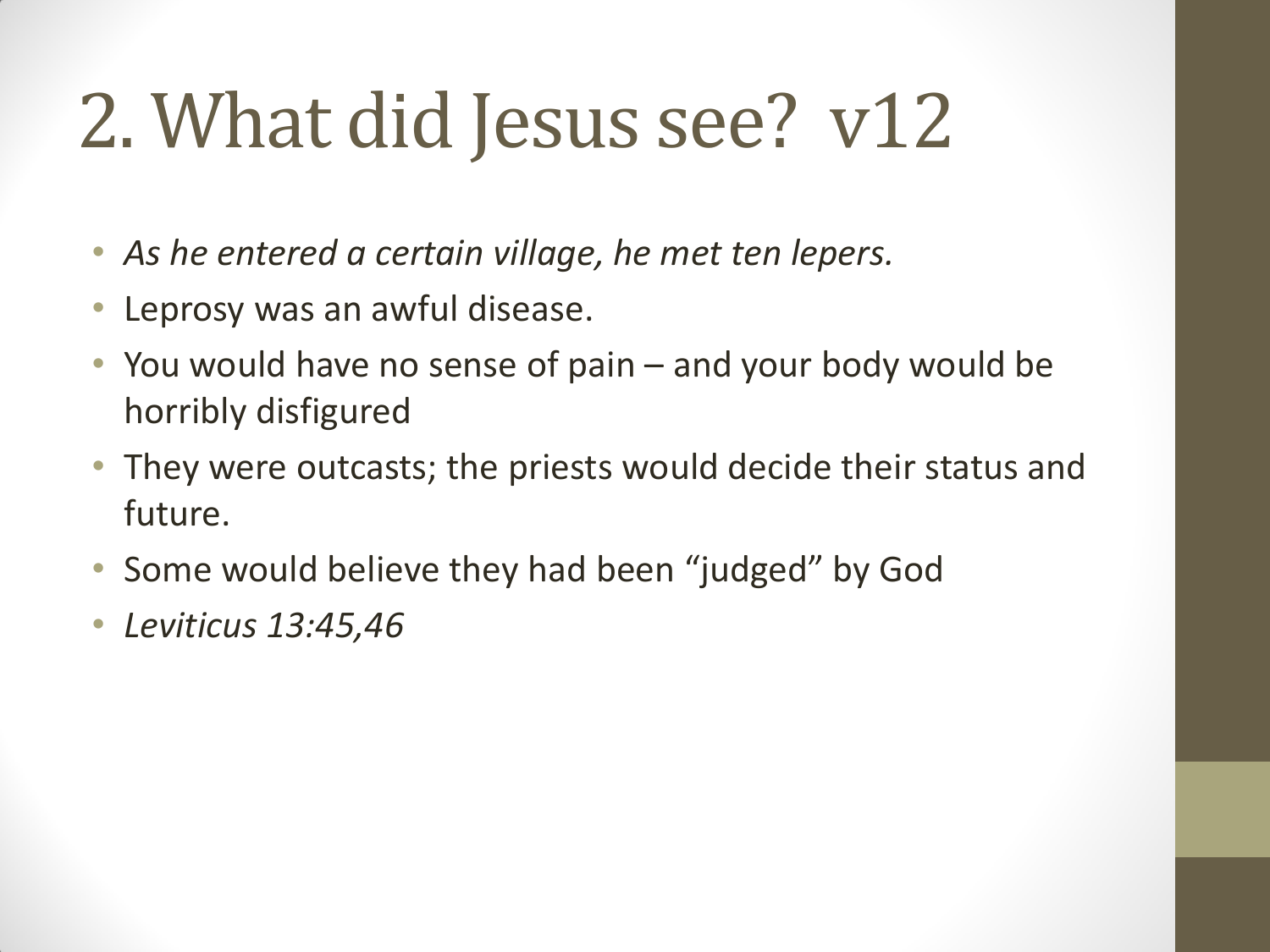## 3. What did they say? v13

#### • *"Jesus, Master, have mercy on us!"*

- It's a cry of those who believe something can be done!
- It's a cry of those who have heard of Jesus and His works
- It's a cry of those who recognise who Jesus Christ is!
- *See also 2 Kings 7 – the lepers living outside the camp*
- *In Luke 5, the leper came to Jesus and said "If you are willing, you can make me clean!" (Lk 5:12)*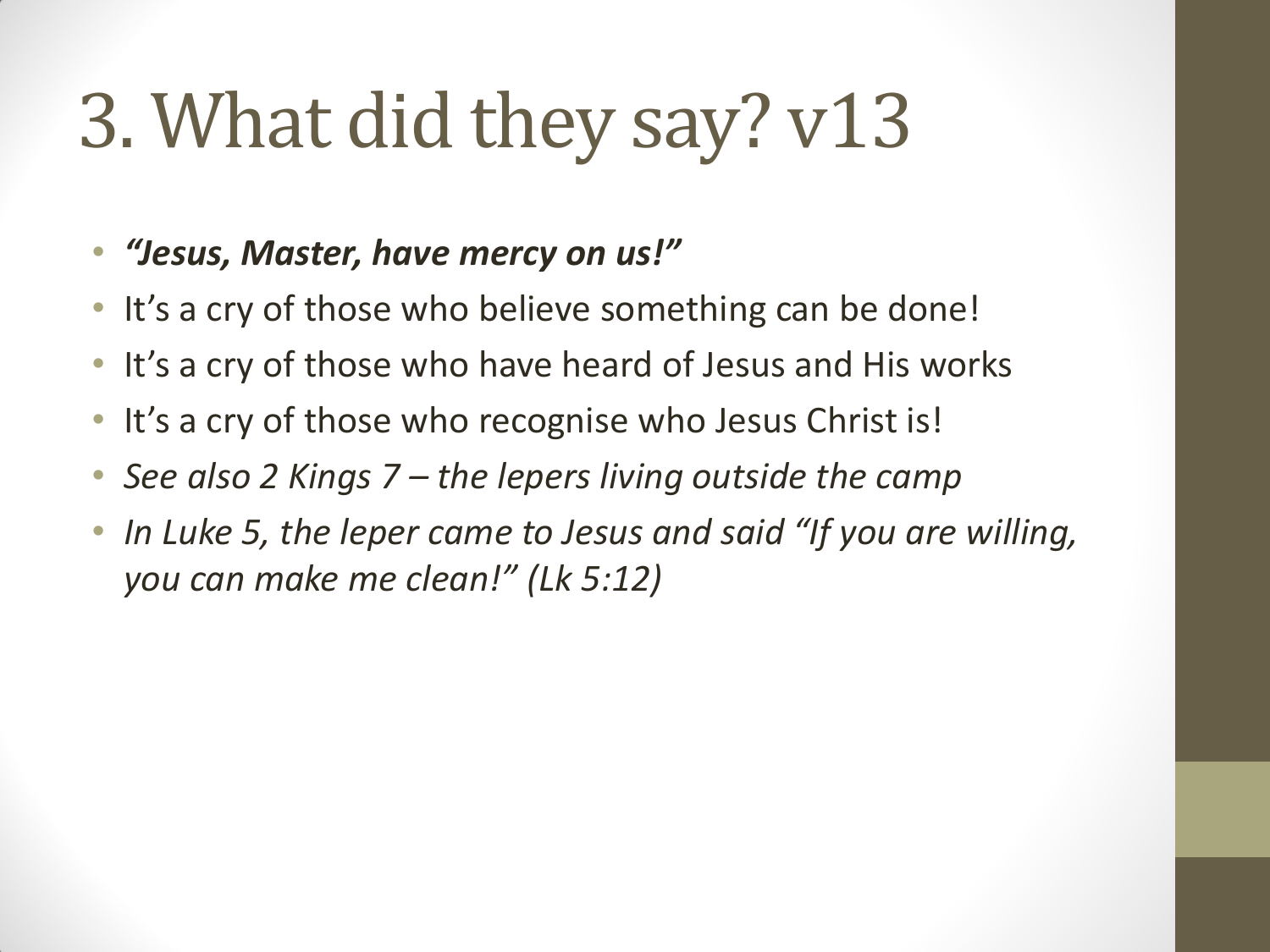# 4. What did Jesus **say** to them?

- **V14 –** *"Go, show yourselves to the priests"*
- Why was this a strange thing to say?
- **Leviticus 13:1-7…**
- Because they still had the disease!
- The priests would have not helped them at all in this condition….
- Yet they go in obedience to what Jesus says!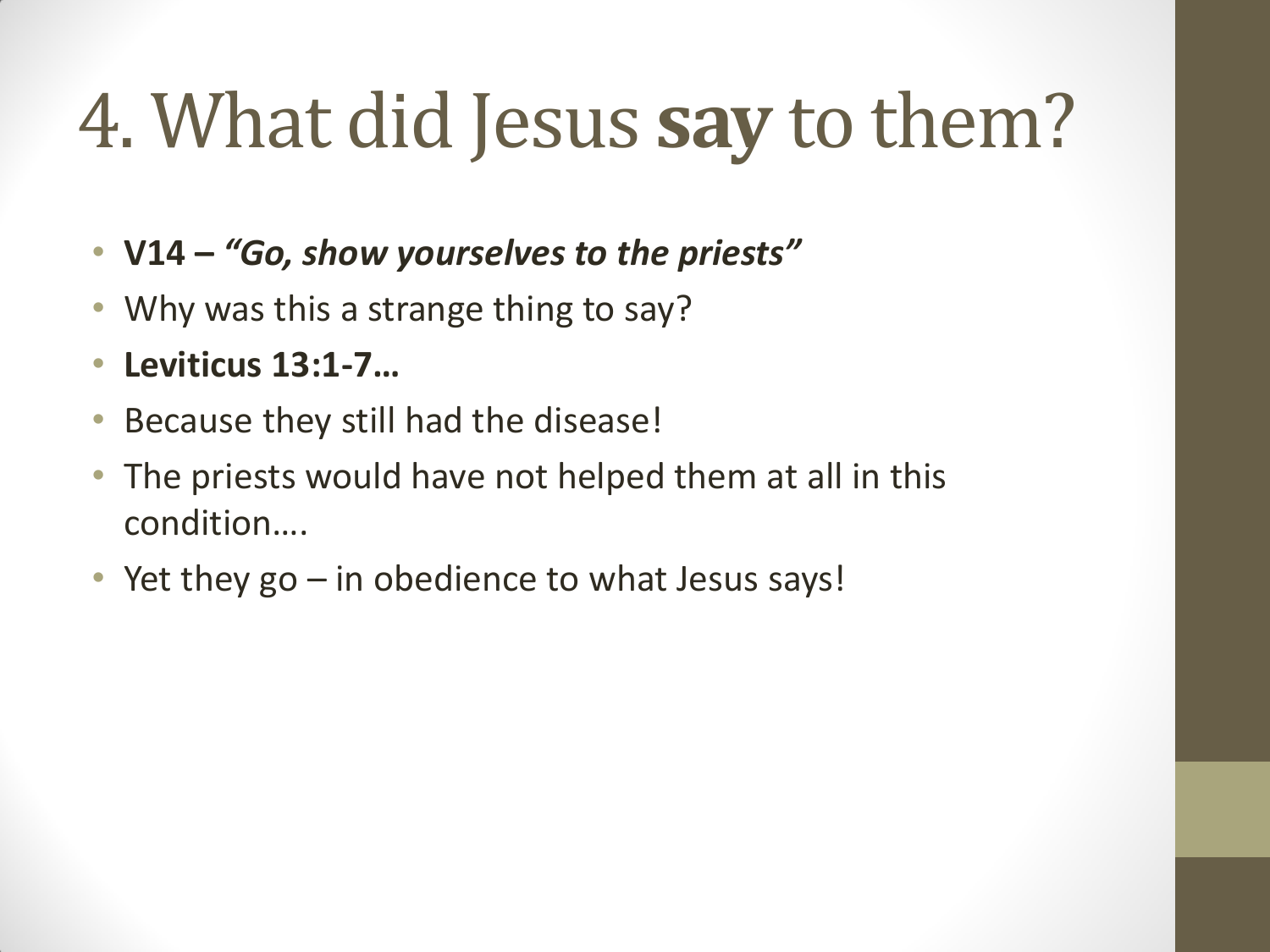# 5. What did Jesus **do** to them?

- They've all got this disease
- They all wanted a cure
- They had all heard about Jesus
- They believed He could help
- They all called out to Him
- They all obeyed His command to "go"
- **And now verse 14 tells us that they were ALL cleansed.**
- Imagine their thoughts and hope for the future as the impact dawns on them.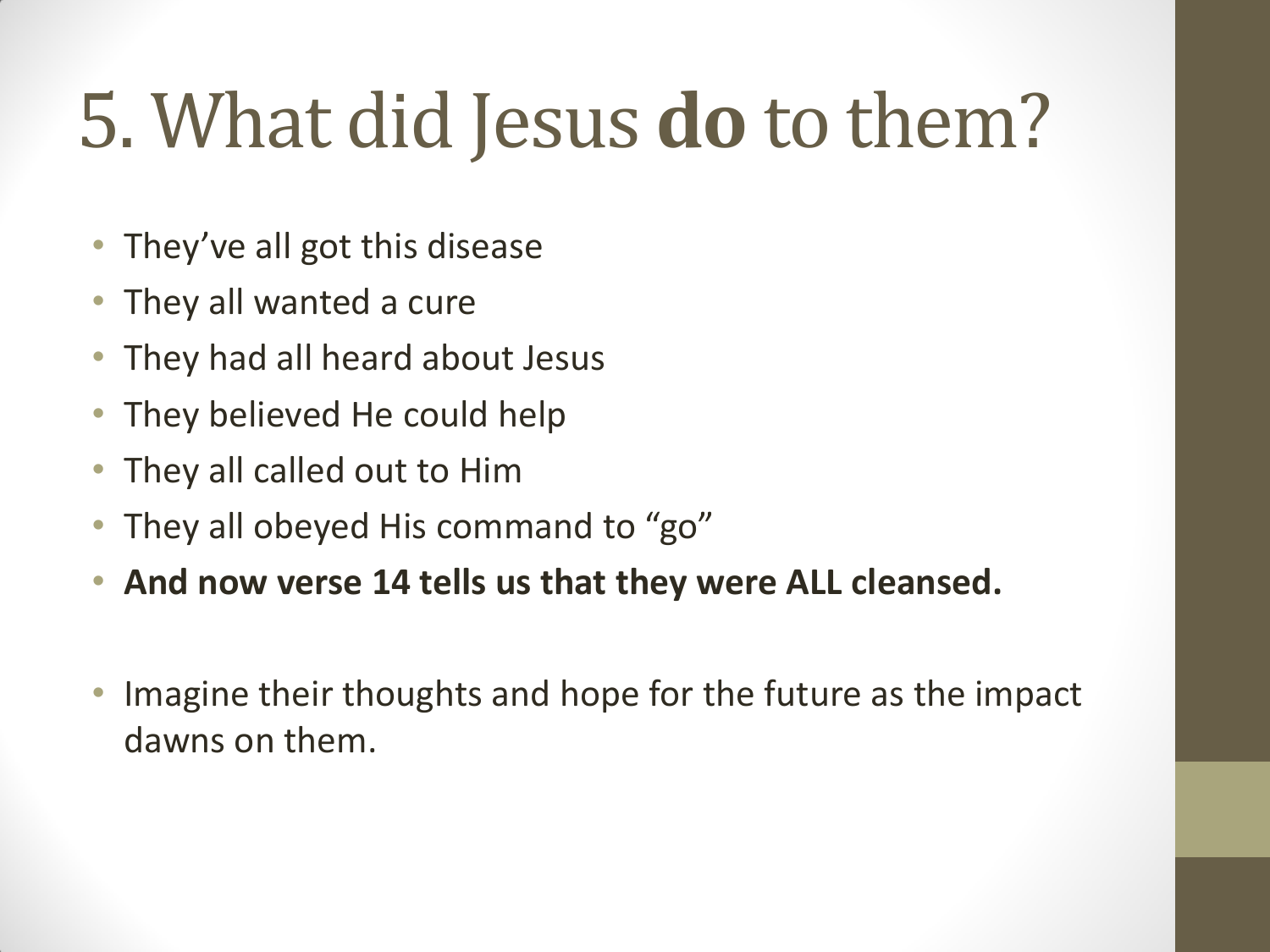# 6. What did they do next?

- *Verse 15 – only one man turned around and came back*
- Yet they had *all* been healed.
- Just <u>one</u> man.....
	- *Returned and praised God with a loud voice (v15)*
	- *Fell at Jesus' feet (v16)*
	- *Gave him thanks (v16)*
- He recognised the power of God, and his need of healing of the heart, as well as the body.
- *"And he was a Samaritan…"*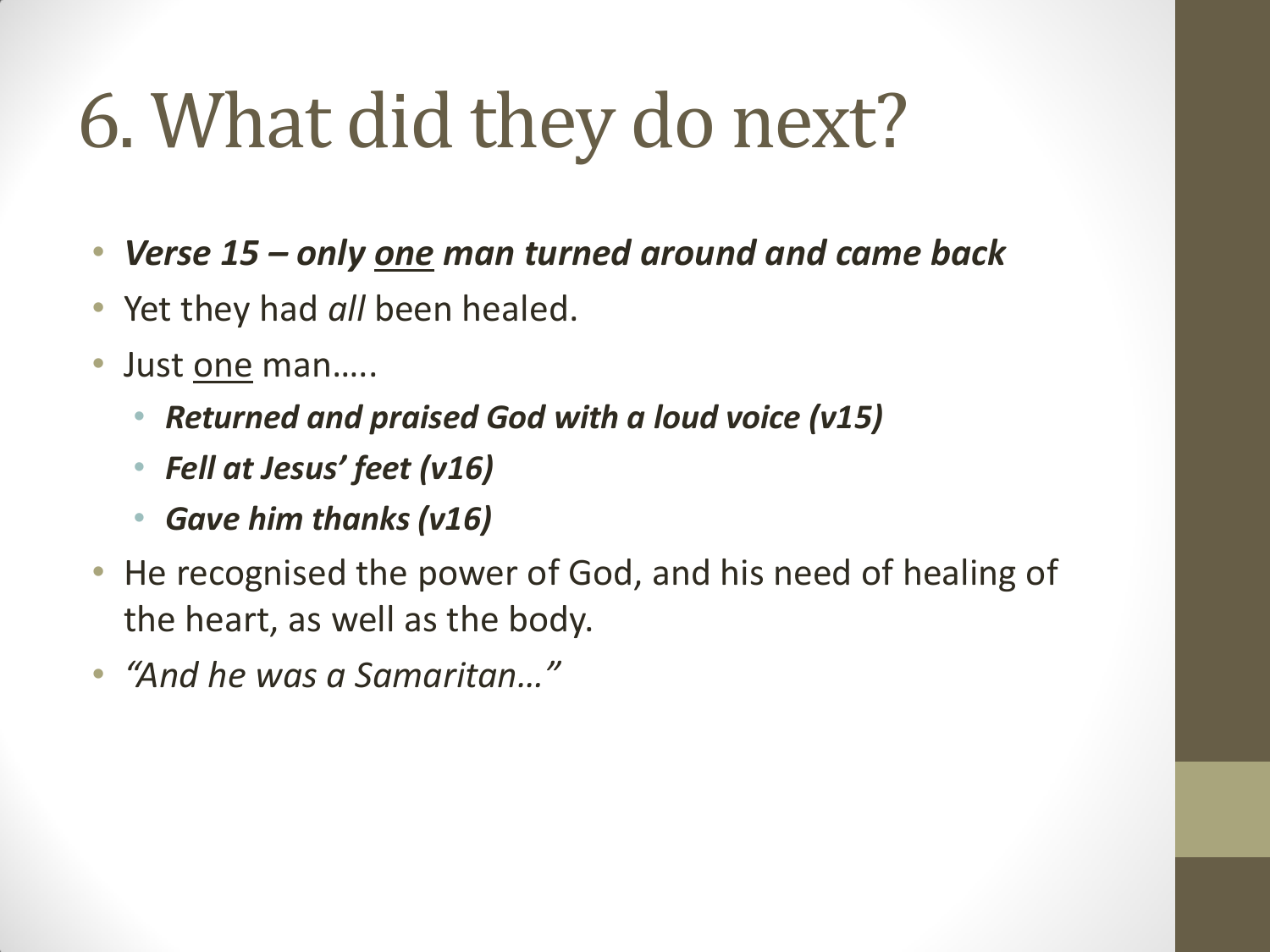## 7. So what does Jesus say next?

- Verse 17:
- *"Were there not ten cleansed"?*
- *"Where then are the other nine"?*
- *"Were there not any found who returned to give glory to God except this foreigner"?*
- But faced with the one man who did return, Jesus says
- *"Arise and go on your way, your faith has made you well".*